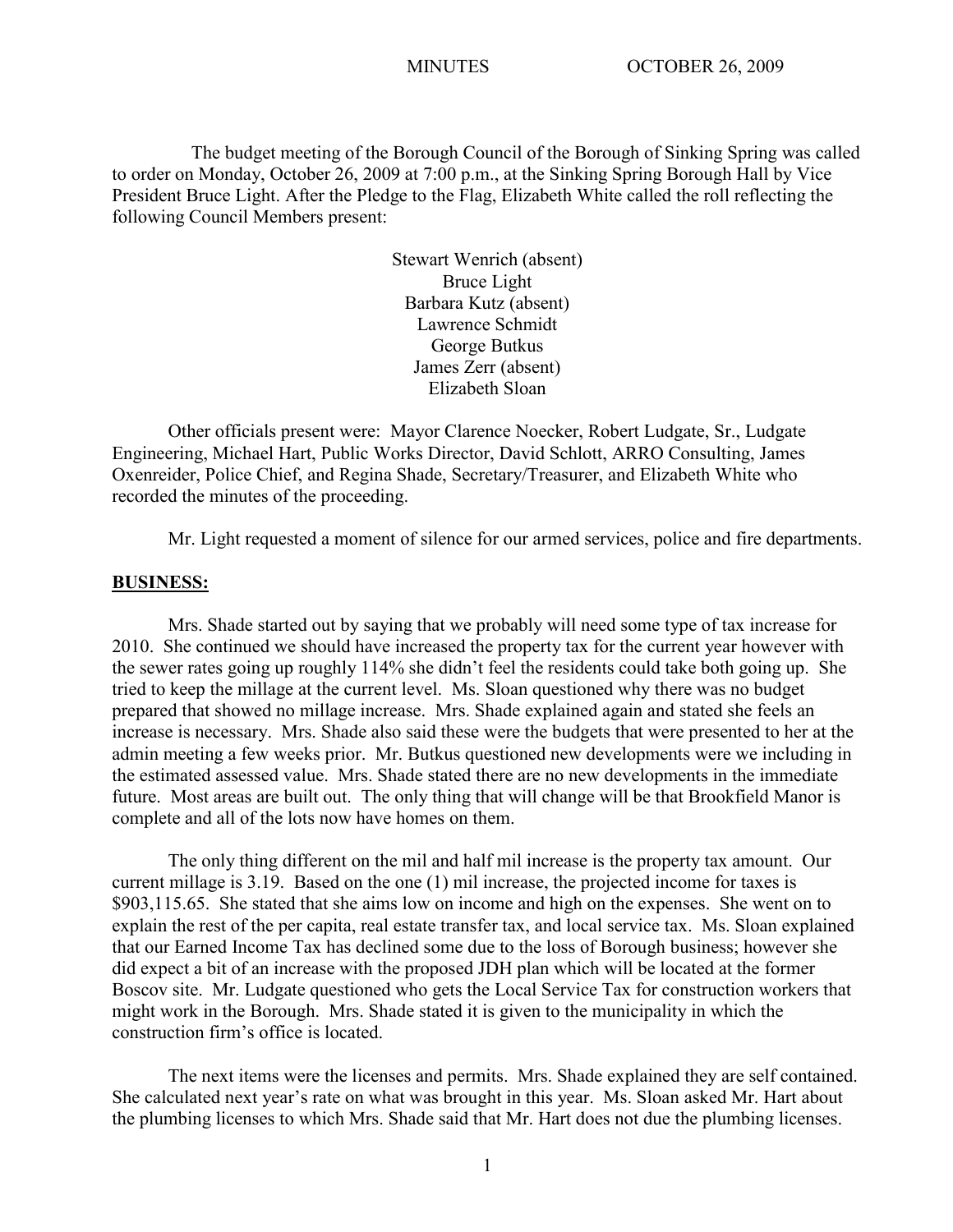Mr. Butkus said this is a card for the actual plumber to which Mrs. Shade said he was correct.

 Fines were next. This income is generated basically by the police department. Mr. Butkus questioned if Mr. Hart generates any of this income to which Mrs. Shade said no, this was all police work.

 This account was where we took the biggest hit; that was interest income. We are hoping to bring in \$2,000 next year. Mrs. Kutz said we did better in playground rentals this year than in the past.

 The next section was money we received from Local, and County government. The first item was from HUD for Spring Street and Windmill Drive. She went on explain what is in the next sections. The State Aid Pensions is money we receive to help offset our pension plans. This is based on how many police and non uniformed employees we have. Each police officer gets two (2) units while non uniformed gets one (1) unit per employee. The Foreign Fire is a pass through. Ms. Sloan stated that money will become part of Western Berks to which Mrs. Shade said correct; however the Borough will still be receiving the money and then we shall pass it over to the new fire department's relief fund. Ms. Sloan stated this is counting towards our contribution to the fire department to which Mrs. Shade said it does not. It is separate. She explained this money can only be used for specific items and will not go against our annual contribution to them. Mr. Butkus said it does help keep some of their expense down because it can only be used for certain items.

The next item was the Revitalization. Mrs. Shade stated she budgeted \$30,000.00 for next year. Mrs. Shade stated our LUPTAP money should be coming in next year for that project. Ms. Sloan questioned if we actually got \$5,000 as it was listed under the yearend numbers. Mrs. Shade stated that is what she is projecting to bring in this year yet now that the PA budget has been passed.

Under the next section was the billing for Lower Heidelberg. Mrs. Shade explained that she, Ms. White, and Mr. Fitzpatrick had met with their officials and discussed us doing the billing for their residents that flow to our plant. They are interested in this. Mrs. Shade calculated the cost to be \$1,500 a month to do their billing. So, she budgeted \$18,000.00 for this however it might not actually happen.

The next item was the refuse income. It is based on a contract with the hauler. In addition, it also contains costs for the lawn waste site. Ms. Sloan questioned why the EOY number was lower than what we budgeted. Mrs. Shade said because we did not take dedication of the streets in Brookfield Manor so they were counted in our contract however they paid the developer not us for their trash removal.

Mrs. Shade feels that it will not be necessary to borrow any additional monies in the upcoming year. The amount budgeted for income was \$2,092,095.65. Mr. Butkus questioned if it includes any borrowing. Mrs. Shade stated earlier she feels no borrowing will be necessary. Ms. Sloan stated we authorized borrowing for this year and she wondered where we were on that. Mrs. Shade said that Council authorized up to a million dollars; however at this time we have drawn down \$650,000.00.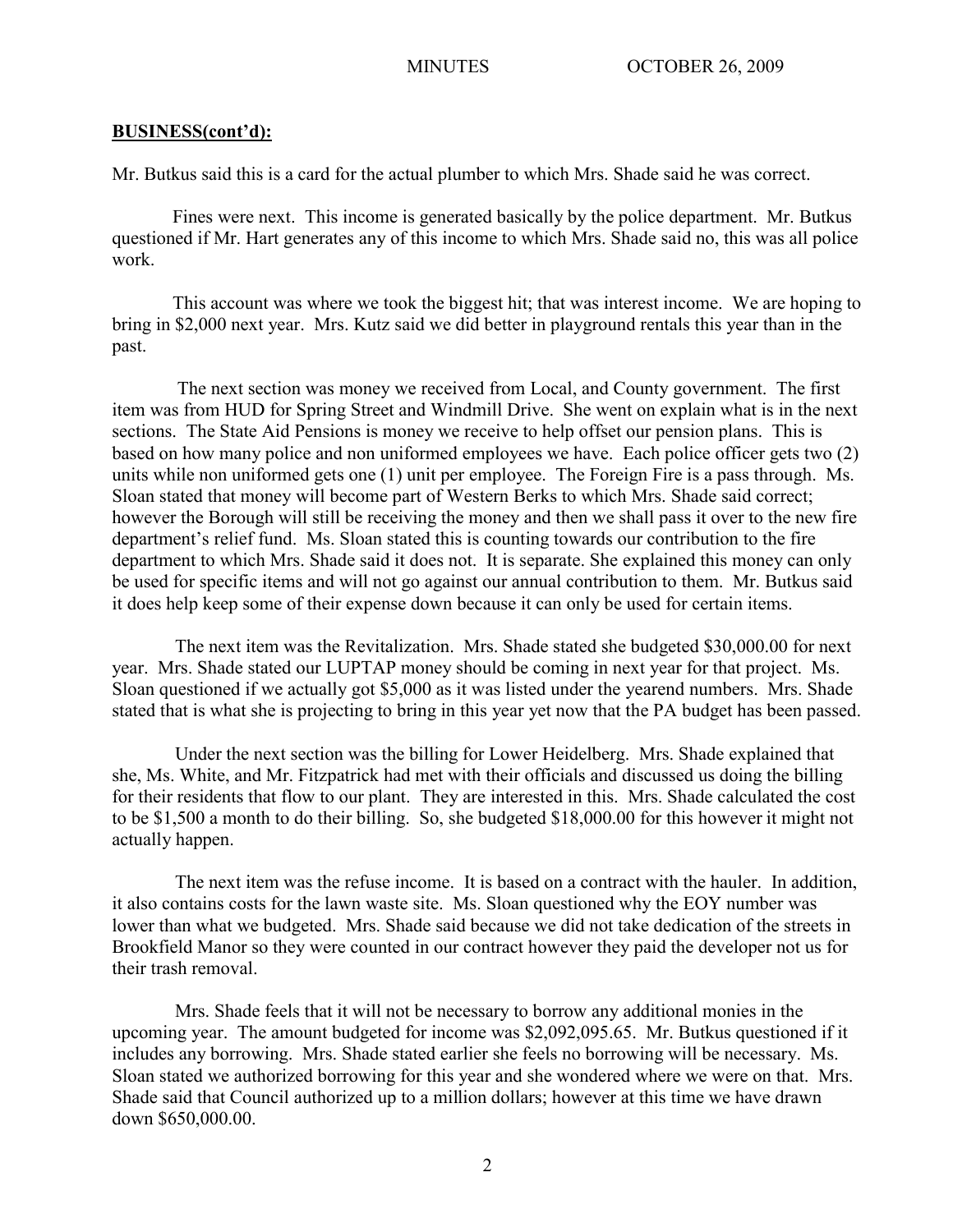The next item was the expense portion of the General Fund budget. The first two (2) items were the Mayor's and Elected Official's expense. Mrs. Shade hoped she was not out of placed and apologized however up until about three (3) or four (4) years ago, if a Councilperson did not show up for a meeting, they were not paid for that meeting. Mr. John Printz requested a Resolution be drawn up stating that it does not matter if a Councilperson attends a meeting or not they will still get paid. Mrs. Shade stated this past year we had a lot of absenteeism and yet the money was paid; perhaps Council would consider reestablishing the old Resolution if they don't attend meetings they don't get paid. This would be one (1) way we could save some money.

Mrs. Shade stated she budgeted only a one (1%) percent increase for the non uniformed personnel. She had a paper with what the raises would be for them attached to the budget. Ms. Sloan questioned where we are on appraisals and if it needed to be advertised. Mrs. Shade stated the next step would be to authorize Mr. Fitzpatrick to advertise it. Ms. Sloan said it has some more hurdles to go through then to which Mrs. Shade said yes. Mrs. Shade said our copy machine is having some issues; she did place some money into the budget for that however she is hoping we don't need to make a purchase like that for next year. Mr. Butkus questioned what percent of the office staff is coming out of the General Fund and what percent is coming out of the sewer. Mrs. Shade stated 50% of both Ms. White's and Mrs. Bohn's salary comes from the General Fund and Sewer Funds. Her own salary is divided 75% from the General Fund and 25% from the Sewer Fund. Mr. Butkus said if we do the billing for Lower Heidelberg wouldn't it be appropriate to take a little bit more from the General Fund then the Sewer. A brief discussion ensued. Mrs. Shade said perhaps over time all of Ms. White's salary will be taken from the General Fund if she ends up spending most of her time doing general work as opposed to sewer work. Mr. Butkus does not want the sewer fund to be used as a "cash cow" to offset other expenses for the Borough. Mr. Light does not follow what Mr. Butkus is saying. Mr. Butkus stated there were other municipalities that pulled their entire staff's salaries out of the sewer account however their staff was doing very little sewer work. Most of their time was tied into other Borough functions not sewer related. But they were paid out of the Sewer Revenue account. So sewer rates were going up based on that but it was not all sewer related activities. Mrs. Shade asked Ms. White where most of her time is spent to which Ms. White said most of her time is spent on sewer not general work. Ms. Sloan questioned how much time does Ms. Bohn spend? She then said that she probably spend less time then Ms. White so it is probably a wash. Mrs. Shade said it is hard because on weeks she is doing her sewer billing that is all she is doing to which Ms. White agreed. Ms. White continued now that it is monthly, it is more. Ms. White still attends Planning Commission meetings as well as types their minutes; those types of things. Mrs. Shade feels it is not a big deal however if Council wants the numbers to be adjusted we certainly can do that. Mr. Butkus said we are bringing money into the general fund however we are reaching over to the sewer fund to pay them. Ms. Sloan sees his point however Mr. Light does not along with Mrs. Shade. Mrs. Shade said she feels we are talking about cents not really dollars however if Council wants Mrs. Shade could move more of Ms. White's salary to the General Fund. Mr. Butkus said if we are doing the billing for an outside municipality shouldn't her pay come out of that revenue as opposed to General Fund or Sewer Fund money. Mr. Light asked Mr. Butkus if he broke this out on his budget. Mr. Butkus said he has no idea how much time is spent. Mr. Butkus said if we are bringing money in for their services, what we are billing them should cover what it costs to do the billing. Mrs. Shade said with that same thought, we do not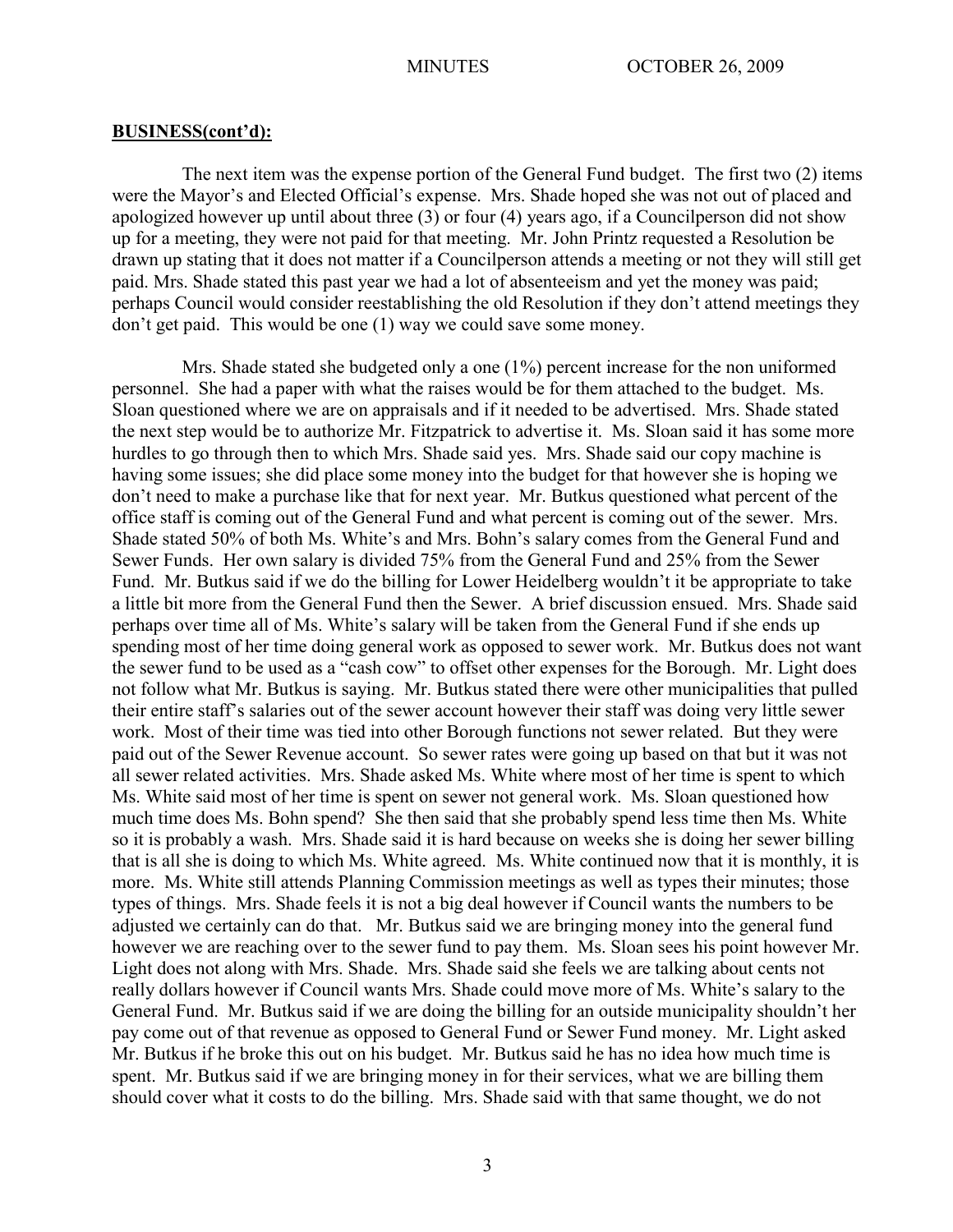charge the Sewer Fund for any portion of these employees' health care; that is strictly paid out of the General Fund. Mr. Butkus questioned if we do that will all the departments. He knows it is all coming out of tax dollars. Mrs. Shade said there were no other funds. He said you don't list the health benefits in each department. Mrs. Shade said no that is because it is getting paid out of the same pot; the general fund. However the sewer generates its own money and these people are being paid out of that money. Mr. Schmidt said that the sewer fund should be paying a portion of the health care benefits for these people as well. If you want 50% of the salary to be paid by the general fund then 50% of the health care should be paid by the general fund; if 50% of their salary is paid by the sewer fund then 50% of their health benefit should come out of the sewer fund, Mr. Schmidt said. Mr. Schmidt said he hasn't been done that way; the General Fund has been taking this cost on its own. Mr. Butkus said he has no problem with that. Mr. James Pachuilo did some quick math and asked Council if it would take Ms. White \$21,000 to do the billing to which he said probably not. He said we will be bringing more money into the General Fund then we shall be spending. Mrs. Shade said it is Council's choice; she could change the percentages and charge one (1) more than the other that would not be a problem. Mrs. Shade explained how the percentages came about. She explained since Ms. White does the billing, the auditors felt that Mrs. Bohn should open the mail, etc. It was the breakdown of responsibilities so there is less chance of fraud. She went on to say, it goes back and forth like this so that is how the 50/50 split came about. It is hard to track unless we start writing down exactly what we are doing every minute of the day. Ms. Sloan understood that. Mrs. Shade stated that for 2010 she has dropped the administration portion of the budget by \$10,000.00. This year we look at spending roughly \$217,000 and next year it is at \$207,000.00. Ms. Sloan questioned if that was the health care to which Mrs. Shade stated no, that is in another portion of the budget not in the admin.

The next was the tax collector and that is pretty standard. The next section was the building. The wages is for our cleaning company and that is basically the same as prior. Ms. Sloan questioned if the supplies need to come up \$1,000.00. Mrs. Shade said not, that is like toilet paper, paper plates, tissues, etc. This is part for everyone. The next item in the building section was the pole building. Mrs. Shade asked Mr. Hart to review what he is looking to do with that portion. Mr. Hart would like to see a new electric service dropped into that building and installing a new breaker box. Ms. Sloan said that we cut that about \$10,000.00. Mr. Hart said no that was not exactly correct. That \$10,000.00 reflected the dropping of the heat from that building. The old building's electric has to be brought up to date as well. It will also give us the certified drawings. Mr. Light would like to see the heat added. Mr. Butkus questioned what kind of heat are we looking for? In the old building it is currently hot water heat, Mr. Hart said. Mr. Hart stated in the old building he is not throwing away the hot water. However he would like to see a gas fired boiler. We have a good system. In the pole building he would like to have the out air system. Ms. Sloan said he dropped it by \$10,000.00. Mr. Hart said another factor we will have to consider is what it will cost PPL to drop a new line for service in there. He didn't know that cost.

The next category was the police. Mrs. Shade stated the Chief will be getting a four (4%) increase and the officers will be getting (31/2%) increase. Mr. Butkus said by contract. He went over the line items. Chief Oxenreider said the Police Clerk salary was calculated at the 1% also. The longevity is down because Officer Moyer was rehired and does not qualify for longevity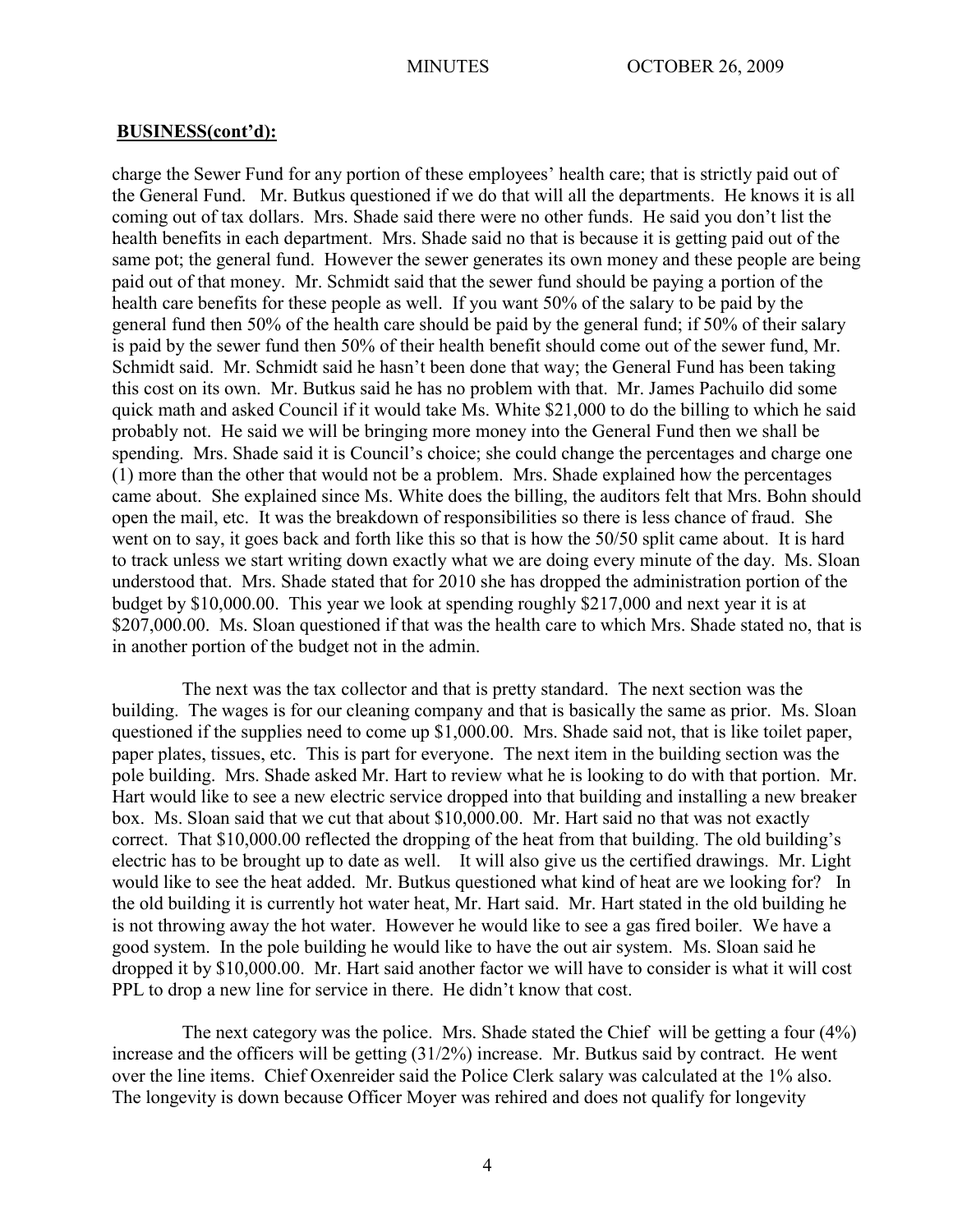at this time. The uniform category was dropped down to \$6,000 from \$7,000. Ammunition went up. The police car is budgeted at \$32,000.00. The total for the police expenses would be \$575, 104.24. Mr. Schmidt asked what type of car it was to which the Chief said a Ford Expedition. Mr. Schmidt asked if we could get away with an Explorer to which the Chief said we could however it is the same price. Ms. Sloan said she was not sure who he uses but she was hoping he could make some calls and get it down. Mr. Butkus asked if it was the State contract price and the Chief said it was. The vehicle does have a more robust engine however he did not get all the extras for it. The Chief said the car is not that bad it is all the equipment that needs to be added onto to it that makes it more costly. Mr. Schmidt questioned how often we buy a police car to which the Chief stated every two (2) years. Mr. Schmidt asked what the average mileage on the cars is. The Chief said about 32,000 a year. A brief discussion ensued.

The next item was for emergency management items. The big issue here was the donation for the Western Berks Ambulance. In the past, we have contributed \$10,000 to them however they are requesting that the Borough now contribute roughly \$148,000.00. Mrs. Shade requested that Council pull out there Fire Department budget. She stated instead of billing on a per capita which only encompasses the residents and not the businesses; she did her calculations based on a millage increase. Businesses use the ambulance as well so they should pay, Mrs. Shade said. If we go along with Western Berks Ambulance it would be about \$30.00 per household compared to the \$55 that residents are currently paying. The millage increase comes to .00025. On \$100,000.00 that owner would be paying \$22.50. Mrs. Shade said if Council decides to move forward on the millage then we could remove the \$10,000 from the General Fund budget. This would go on the fire budget. Mr. Butkus said that he believes he saw some graphs where this is the amount for this year, but over the next few years it will keep going up and up. Mrs. Shade said she never saw anything like that. Mr. Schmidt feels Mr. Butkus was referring to the fire tax since the merger as he too knows nothing of this being increased every year. Ms. Sloan asked Mr. Schmidt what he feels is the best way to go. Mr. Schmidt said he has thought about this and thought about this. He feels the protection you are receiving for .00025; you are going to be saving the majority of the resident's money. Mrs. Shade said she attended the meetings and what they are looking to do is to establish an advisory board. Each contributing municipality would have a representative on that advisory board. Ms. Sloan said this should be covered under their insurance. Mr. Butkus said people that might have an issue would be people his age, which might have no health insurance or very limited insurance. Mr. Light said that Medicare will pay but they won't pay the whole amount. They only allow you a certain amount and then he will need to pay the rest. Mr. Oswald questioned if the homes that are assessed at more will be paying more to which Mrs. Shade said yes. She stated however if we don't work it on assessed values and chose to do it on a per capita basis then businesses will get away without having to pay anything. Mr. Oswald fears we are putting it on the backs of our newer residents. Mrs. Shade said that is a concern of hers as well, however again if we do the per capita business will not be paying. Mr. Schmidt said both South Heidelberg as well as Spring Township has done it on the assessed value. Mr. Butkus said couldn't you do it per roof. Mrs. Shade said you will have the issue of a building that houses two (2) or more units. Will we bill them each as a unit as that was a concern of Mr. Ken Harting. Mrs. Shade explained she took the total assessed value of the Borough and backed into the millage. She went on to explain it is a bit higher and the reason is that if people pay in the discount period or don't pay at all, she doesn't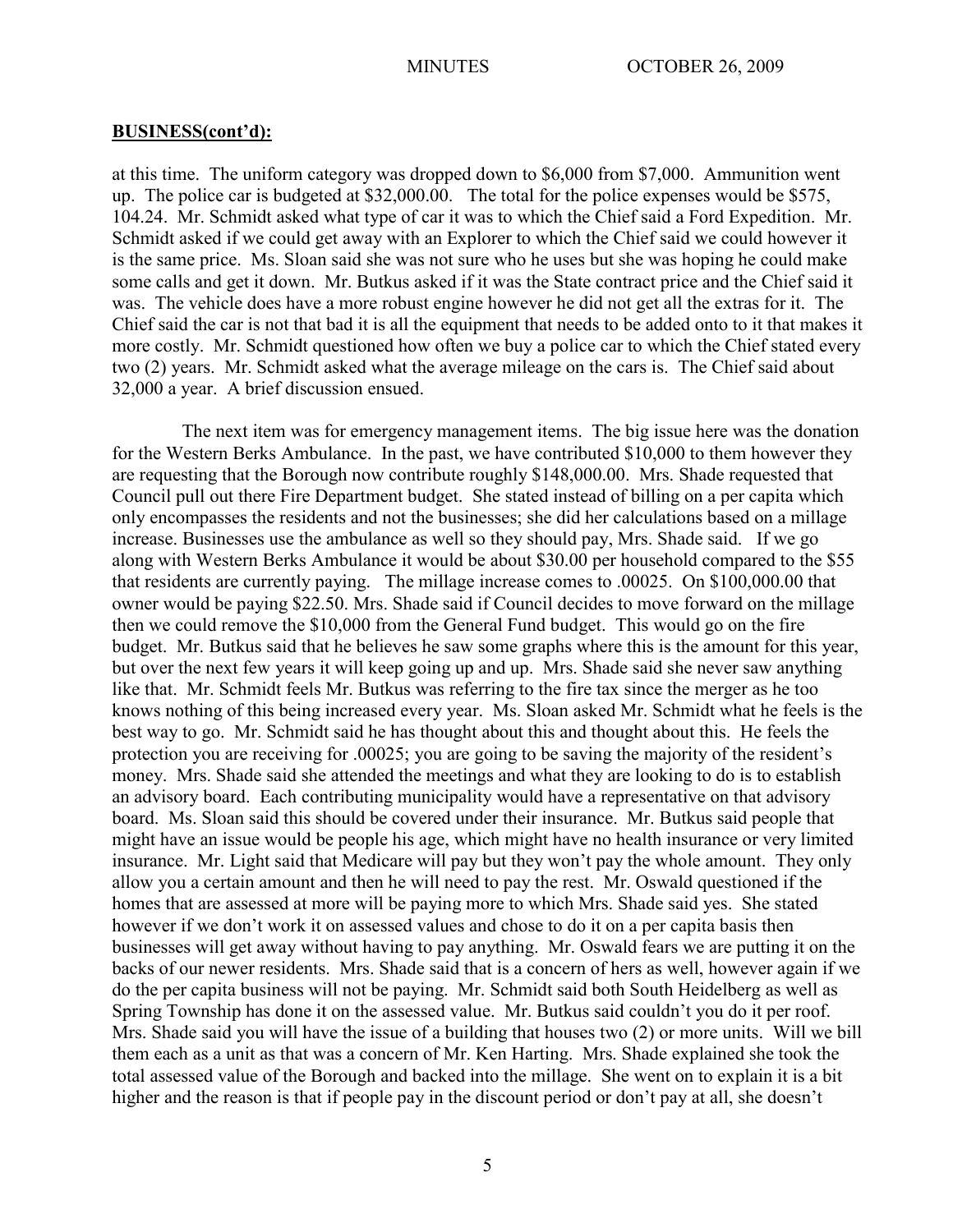want there to be a shortfall in that account and have to rely on the General Fund to pay the difference. Ms. Sloan questioned if we could get away with .00015 instead of the .00025. Mrs. Shade said you can't; they want \$48,000.00 and you need to take into account discounts, and if people don't pay, we are still liable for that amount. Ms. Sloan said she could not come up with \$575,104.24. Mrs. Shade asked what that number was. Ms. Sloan said it was on the prior page for the 2010 budget. She tried it twice and could not come up with that number as a total. Mr. Schmidt questioned what she was talking about, the fire budget. She said no, the total on the general fund. Mrs. Shade said she was talking about the police budget. Ms. Sloan said if you add the pole building and the rest of the numbers it does not work out. Mrs. Shade said that the pole building is part of buildings. The police numbers are just police numbers. You don't add the building with the police budget. Ms. Sloan understood then. Mr. Schmidt believes in the long run it saves us \$10,000 in the general budget and everyone is covered. However he knows there are some homes that will be paying more and it is a tough call. Mr. Butkus said so then take it out of the general fund and make it a line item on the fire budget and take action at the next week's Council meeting to which everyone agreed. Mrs. Shade stated since we are on fire, could we just stick to that for a now and then we could put that to bed for that evening. She went on to say that the Western Berks Fire Company has not formally adopted a budget for 2010; however she was given some numbers which are pretty reliable. Mrs. Shade feels we will need to raise the fire tax by.0002 to make what they are asking for. She does not want to confirm that up as of yet, but just letting Council know that we might need to raise the fire tax as well. This means we would go from .00065 mils to .00085 mils. Mr. Schmidt asked if this includes the ambulance to which Mrs. Shade said no. We shall need to establish the ambulance tax by Ordinance. This is separate; there would be two (2) separate taxes. Mr. Schmidt questioned when their budget would be firmed up. Ms. Sloan said they are working on it right now. The committee is having a meeting in a few weeks and it will be discussed at their regular meeting on the third Tuesday of the month, Mrs. Deb Bohn stated. It was decided to leave the \$10,000.00 in for the ambulance.

The next section was Zoning and Planning. She explained that these numbers are pretty hard and fast and really not too changeable. The first item was the Zoning and Saldo Ordinance which is currently being worked on. Mrs. Shade stated she thought we would spend about \$10,000 of the budgeted \$20,000 this year and the rest would carry over till 2010. Mr. Butkus questioned if the fee brought in for the inspector covered a portion of Mr. Hart's salary. Mrs. Shade said yes however Mr. Hart is not the only inspector we have. We use Kraft Code Services to which Mr. Hart said we are fine with them as well. Ms. Sloan had a question on street salaries for full time. Mr. Light said you are down further, we didn't get down there as of yet.

The next item was the Revitalization expense. Mrs. Shade stated we budgeted \$75,000 and we are projecting to spend \$69,000.00. Next year she budgeted that account for \$50,000.00. Ms. Sloan questioned what we have brought in so far. Mrs. Shade stated she projected we would bring in \$5,000 now that the budget problem has been resolved in Harrisburg. Mrs. Shade said she can't say we will get all of that, but she is looking to receive at least that amount. Ms. Sloan questioned again how much money we have in hand. Mrs. Shade stated we were approved for roughly \$43,000; however she is not sure exactly when we will be getting it. Currently, we don't have anything. Mr. Pachuilo said they are working on their 2010 budget so he hopes to get those numbers to us by the next budget meeting. Mr. Butkus said isn't that grant where we spend money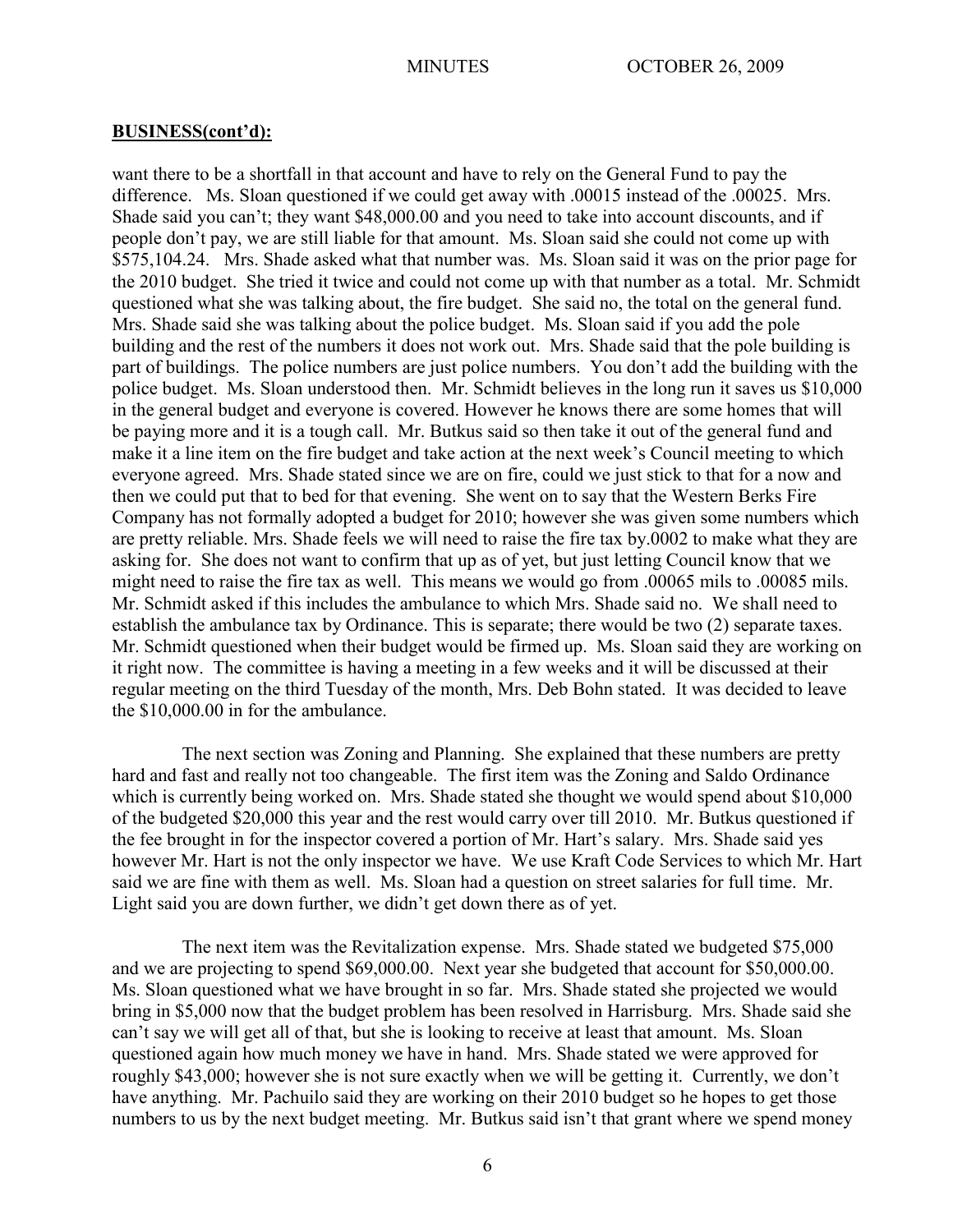and then we get reimbursed. The answer was that was correct. Mr. Butkus stated so we will never have it in hand until we have spent it. That was correct, Mrs. Shade said. Mrs. Shade said there are a few grants they are working on. One (1) is the façade grant that will give you money that you can loan to businesses for redoing their facades. She believes there are a few more they are working on. Ms. Sloan said what about the \$5,000. This is part of the \$47,000.00.

The next was refuse and recycling. This reflects not only the regular trash collection but the Spring Township yard waste site cost as well. It is currently \$5.00 per person however that might change. A brief discussion ensued as to the cost to chip up the wood at Spring Township. Spring has made no decision on what they will be doing to their sites. Ms. Sloan stated perhaps we should go in with them on a chipper/shredder. Mr. Butkus said to get the size we need, and to keep it running constantly, that is how we ended up with Zwicky ourselves at one (1) time. Mr. Pachuilo said it is massive.

The next section was the streets. Mrs. Shade stated the salary based on 1% increase plus a bit of overtime came to \$180,000.00. Mr. Hart did prepare his own budget. Ms. Sloan had a question about how the numbers were calculated to which Mrs. Shade said she took the numbers from 2009 and added 1% to their wage and that was the number she used for 2010. Mr. John Stuck, Sr. said he never remembers a year when the non uniformed employees got treated any less then the uniformed employees. At the last Council meeting he found out that the police get more benefits then he does as a non uniformed employee and now Council wants to turn around give us only 1% wage increases. He went on to tell Council "he hopes they sleep well." He is speaking for all non uniformed people. There was a long silence. Mr. Light said he had one (1) comment and this was his only. He does not think it is right either; he feels they should get a higher percent as well however he is only one (1) member. This budget has not passed as of yet. Mr. Stuck went on to say that this is saying that non uniformed people aren't as good as the police. Mr. Oswald had a comment for Mr. Stuck. He told Mr. Stuck he appreciates the job that he does and he is not on Council and does not know if he will make it but he believes that the non uniformed personnel deserve a 3.5% increase just like the police. That was his personal opinion. Ms. Sloan stated that Mrs. Shade's number of \$180,000.00 was wrong. Mrs. Shade recalculated and explained to them based on this year's wages plus 1% it came to \$176,114.60 plus she added money in for overtime just in case of snowstorms. That is how the \$180,000.00 was derived. The \$176,114.60 was based on 2080 hours no overtime. Mr. Hart stated there was not much change in some of the accounts. He actually dropped a few of them down. The only new item would be a capital expense. This is a proposed expense between the General Fund and the Sewer Fund. Mr. Hart is looking at the possibility of getting a skid loader. It would have a milling attachment for street work. We currently rent a unit at a cost of \$400.00 per day. We could also repair the tennis courts. They are in dire need of repair. With the sewer it is costing about \$6,200 a year to have the grass cut on the right of ways and at the plant. With this we can get the mower attachment that would allow us to do that and that would save us the money off the Miller contract. The other thing is with the reed beds, when they cut the reeds in the fall, they cut them with a machine and lay them on the blacktop, and then they go in and load them into a dumpster by hand. This would have a clamshell bucket that would close that we could use to scoop up the reed beds and place them in a dumpster. This would cut the cost again. Mr. Butkus was aware of this and the sewer committee overall thinks it is a good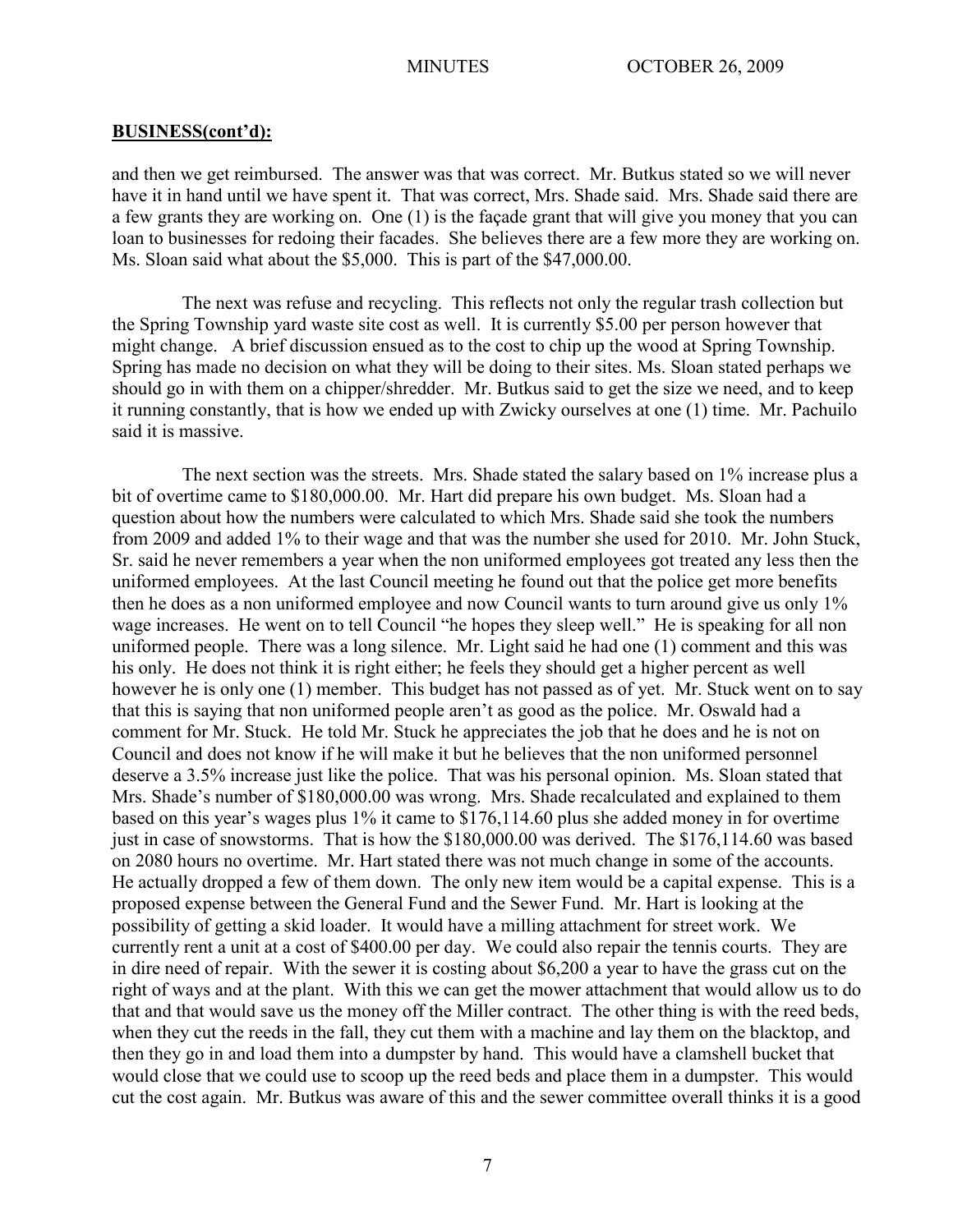idea. They see there could be a lot of benefits and there will probably be more benefits then they are envisioning. This would be under State contract. Ms. Sloan had a question about the minor equipment. She said when we met prior it was \$268,810.00 and she is not sure how we came to \$272,300.00. Mr. Butkus stated it was probably the overtime that was added in on the previous page that was discussed earlier. Ms. Sloan questioned if that was correct to which Mrs. Shade said it was. Mr. Butkus asked if Mr. Hart could do his job with the new numbers he put into the budget. He was hoping he was not tying his hands by cutting some of the expenses. Mr. Hart said he feels he could. Mr. Butkus questioned if this contained any contingency money say for a ground opening or something like that. Mr. Hart said no. Brookfield Manor is now added to the Borough and we will be maintaining those streets as well. Mr. Jim Pachuilo stated homeowners can get insurance coverage from sinkholes can the Borough. Mrs. Shade said we can draw against our insurance policy for sinkholes in certain situations. We have an umbrella policy. If there is damage to sewer pipes we can put a claim in for that. Mrs. Shade said she has asked for another quote on our umbrella package just to try and keep the costs down.

The next is the electric for the traffic signals. Mrs. Shade stated that with the contract we entered into with Dominion Electric our costs will raise about 26%. She used the figure of 30% just in case something might happen.

Street lighting will be going up about 125%. We recently found out from PPL that Spring Township has been paying for 19 of our street lights over the last several years. So we will be adding another 19 lights which is not calculated into the number that is on the budget. The Mayor asked where these lights were. Mrs. Shade said the lights were on Maria, Diane, Sioux Court; that area down there. Ms. Sloan asked Mr. Hart if there was any way that on some of the back streets if we could turn off every other light or something to save money. Mr. Hart said no; we would have a lot of trouble. Mr. Oswald said most of the Borough is already pretty dark. He thinks we should have more lights. He questioned how many street lights do we have now? Mrs. Shade said she didn't know exactly how many. She said the cost is not necessarily the same for each light. It depends on how close together they are and how many lumens they might be. There are a few factors that determine the cost. Mr. Butkus said it also depends on how heavy that branch of the line is being taxed. Mr. Butkus asked if that is just the electric to which Mrs. Shade said yes. He questioned if PPL pays for the new bulbs and the maintenance to which she said they do. If something goes out, we call PPL and they repair it.

The next category was recreation. There was not too much change there. There was a capital outlay for Brookfield Manor playground for \$31,000.00. This is to put a roof over their pavilion. The Borough promised them several years ago, that they would place a tot lot leader up at that location. Since the streets are dedicated, the roof needs to be erected otherwise the kids and the leader will "fry" during the summer. Mr. Pachuilo questioned what type of income does the recreation generate? Mrs. Shade stated it does not really generate too much of its own. It is more of a benefit to the taxpayers as it comes from their tax dollars. Mr. Butkus said this year we did institute children from outside the Borough had to pay \$65 to come to the playground. There was not too much taken in perhaps \$200 to \$300. Mr. Butkus said this was basically to try to keep non Borough children from coming to the playground. Ms. Sloan said Mr. Hart had \$30,000.00 but it adds up. It will remain at \$31,000.00.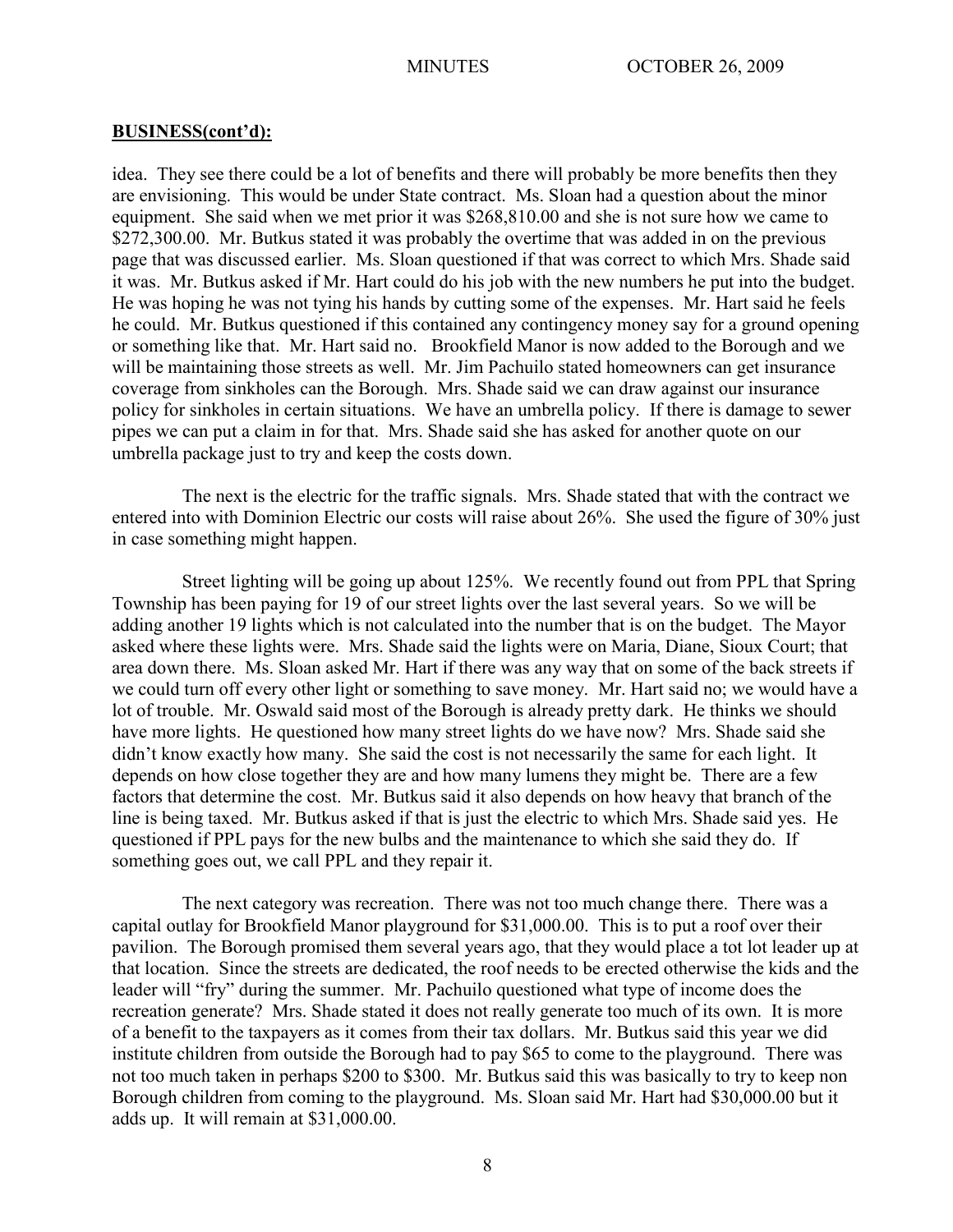The next was the Library allocation which remained the same at \$35,000.00. It was dropped down to \$30,000.00 for this year however it was bumped back up for next year. This is our share, Mr. Butkus said, they get money from the County and State as well. Mr. Pachuilo questioned what kind of money do we receive from the Library? Mrs. Shade stated we don't receive any money; they have their own fund, the Library Fund. Ms. Sloan stated we actually do get money from passports, and fines. Mrs. Shade along with Mr. Butkus said that money does not come to the Borough it stays with the Library in their own fund, not the Borough's. Ms. Sloan said that money buys books and DVDS.

The next was the debt service. It is basically what we are going to pay next year.

Insurance was next. Mrs. Shade stated she requested that H.A. Thompson look into seeing if they could get us cheaper insurance. She explained what all the insurances were. We are going to be paying about \$27,000 a year for workman's comp.

The next section was employee benefits. Last year we took out a policy for the police officers for Heart and Lung and that is about \$2,800.00 per year. She went on to explain what each number was and how it is derived.

Mrs. Shade stated she is expecting expenditures in the amount of \$2,299,447.24. The income is \$2,092,095.65. With a one (1) mil increase we are still looking at a deficit of \$207,351.59. She continued we will be carrying some money over to next year plus again the expenses are high and the income is low, so she feels we should be okay for next year. Mr. Butkus had a question in regards to health care. He said in the police contract it states that they will pay 25% of their deductible and he was wondering if that was reflected in the health care amount to which Mrs. Shade said it was. Ms. Sloan said we are carrying over how much. Mrs. Shade stated on the budget that Council has she is projecting we should be carrying over \$300,421.24. Ms. Sloan said if we bring over the \$300,000 plus assuming you were high on expenses and low on income, we could get away with only a half mil increase. Mrs. Shade said she would not recommend that because if something happens and we get ourselves into a whole, where would we get the money from.

Mrs. Shade said that was all General Fund and in addition we did review what information we had for the Fire Fund as well.

Mr. Butkus asked if she had prepared a budget that showed what the budget would look like if we went with the 2% or 3.5%. He doesn't need to see the breakdown per employee just the total. Mrs. Shade stated she will see that Council receives this information. Mr. Butkus understood what everyone was saying about the raises but he can't vote on that until he knows how much it would totally cost. Mrs. Shade will e-mail it to everyone. Mr. Francis Butkus questioned if the 1% increase includes the fringe costs? Mrs. Shade said in the budget under the last section, she does calculate the additional taxes (Social Security and Medicare) costs based on the percentage increase. Mr. Butkus asked if that includes workman's comp. Mrs. Shade questioned if he meant unemployment and he said no it was workman's comp. Mrs. Shade said that we pay a flat rate of roughly \$27,000.00 a year to an insurance company for that. That is based on all employees and the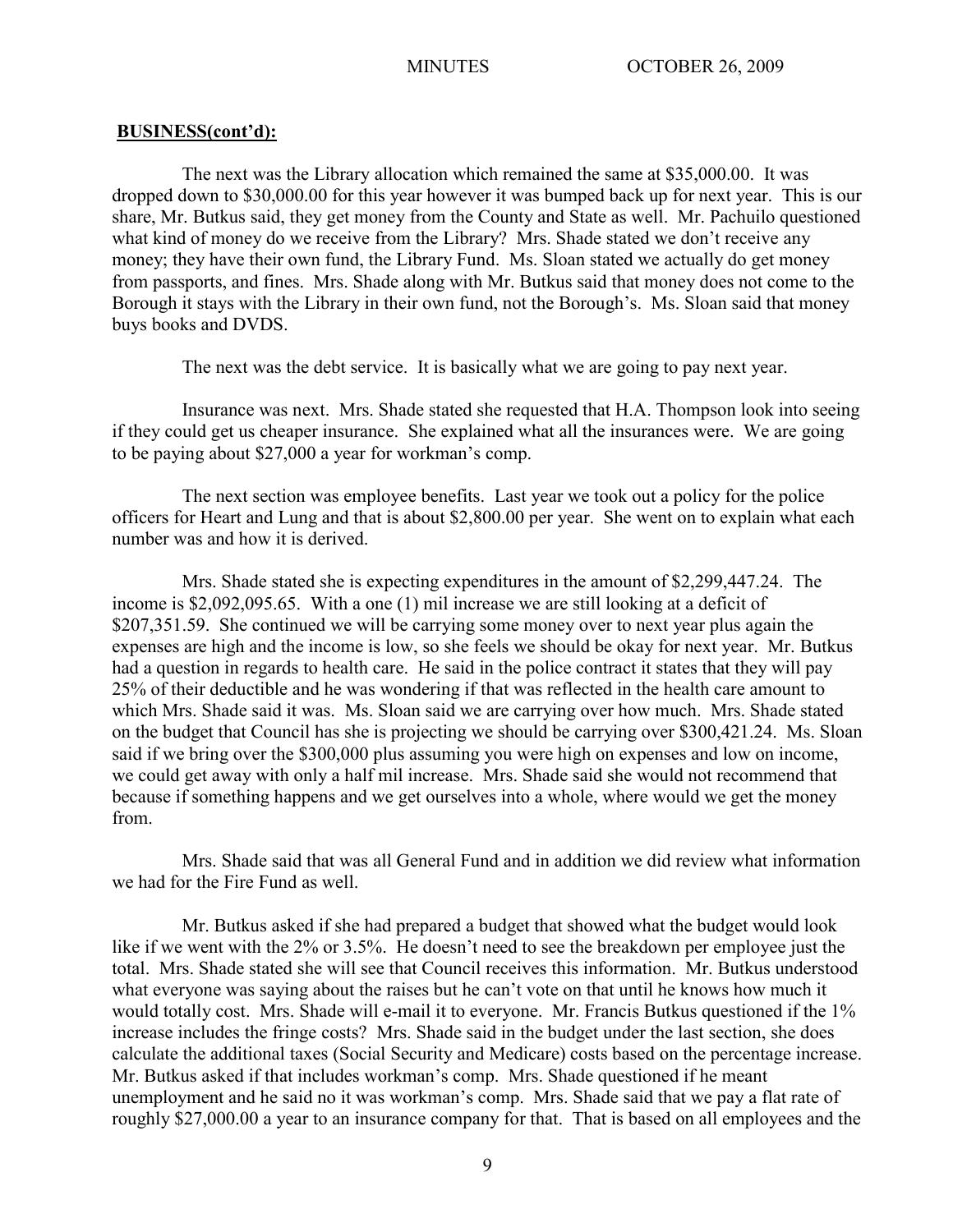the departments in which they work. For example it covers not only office, but street crew members, police, and library staff as well. Mrs. Shade thought again he might be referring to unemployment. Mr. Butkus said no, that in the industry you have different rates for different job classifications. Mrs. Shade said that does not come off our salary. Mr. Butkus said he knows that but what is it costing him and the Mayor and all the other people for that 1% raise? Mr. George Butkus stated that this increase will affect the amount of the pension as well to which Mrs. Shade said that was correct and she would need to adjust that number as well however that will not be reflected until the 2011 budget. Mrs. Shade will send them the numbers. Mr. Ed Oswald stated that we are going to cut our non uniformed employees; he feels that is the wrong place to cut. Ms. Sloan stated we are looking at everything. Ms. Sloan asked Mr. Oswald if he owned a house in the Borough to which Mr. Oswald said he does not. Ms. Sloan said the residents are old and on fixed incomes we just can't keep raising the taxes. Mr. Oswald stated he lives with his grandmother to which Ms. Sloan said she is on a fixed income. Mr. Oswald said she believes that we should not be treating our non uniformed employees differently. Ms. Sloan said we can all believe it, but ya got to pay for it. Mr. Oswald questioned if a whole mil leaves us around \$207,000 in a hole and what would a half mil leave us in a hole; he feels a lot more. Mrs. Shade stated it would be \$332,583.29. Mr. Light wants on us to move on.

#### **SEWER FUND:**

Mrs. Shade stated she does not have a lot of information on the sewer. The interest income has taken a big hit. Mrs. Shade budgeted \$5,000 for next year.

Mrs. Shade believes we should be looking at about \$10,000 for tapping fees from the JDH Corporation for their new area. Certifications she bumped a little in hopes that the housing market picks up. Surcharges and penalties have been very high this year. She is hoping with the planned meetings that we can drop that number back to \$20,000 for next year. The IPP testing we brought in only \$1,000 and we budgeted \$10,000 for this year so she reduced it to \$2,000 for next year.

The next area was the sewer penalties and rents. We had budgeted \$698,304.00. Mrs. Shade believes by the end of the year we should be looking at bringing in \$835,000.00 so she bumped up next years with the opening of the old Boscov's site. She moved it up to \$850,000.00. The next two items were South and Lower Heidelberg Townships. Mrs. Shade did not know how to handle them as they have not paid us any money for this year. They have paid 2008 monies which were paid in January however no monies were paid for 2009 at all. Mrs. Shade has sent out e-mails looking for direction but nothing was done. Mr. Fitzpatrick is trying to get in contact with them. A brief discussion ensued as to exactly what was done and what we can do at this point. Ms. Sloan questioned if we have any legal recourse to this. She asked how we handle delinquent customers to which Mr. Schlott said we have an agreement with PA American Water that if they don't pay their sewer bill; we can turn off the water. He went on to say that we can't do that with a municipality. We can't turn off their water. Mr. Oswald questioned why we went to almost November without anyone noticing it. Mr. Butkus said we knew about it but there is only so much we can do to make them pay. Mr. Schlott said the agreement was revised to include the new billing method. This has been in progress for a number of years. Two (2) of the municipalities have signed the agreement; one (1) has not. We are trying to work this out. This is the first year of the shared costs. Mrs.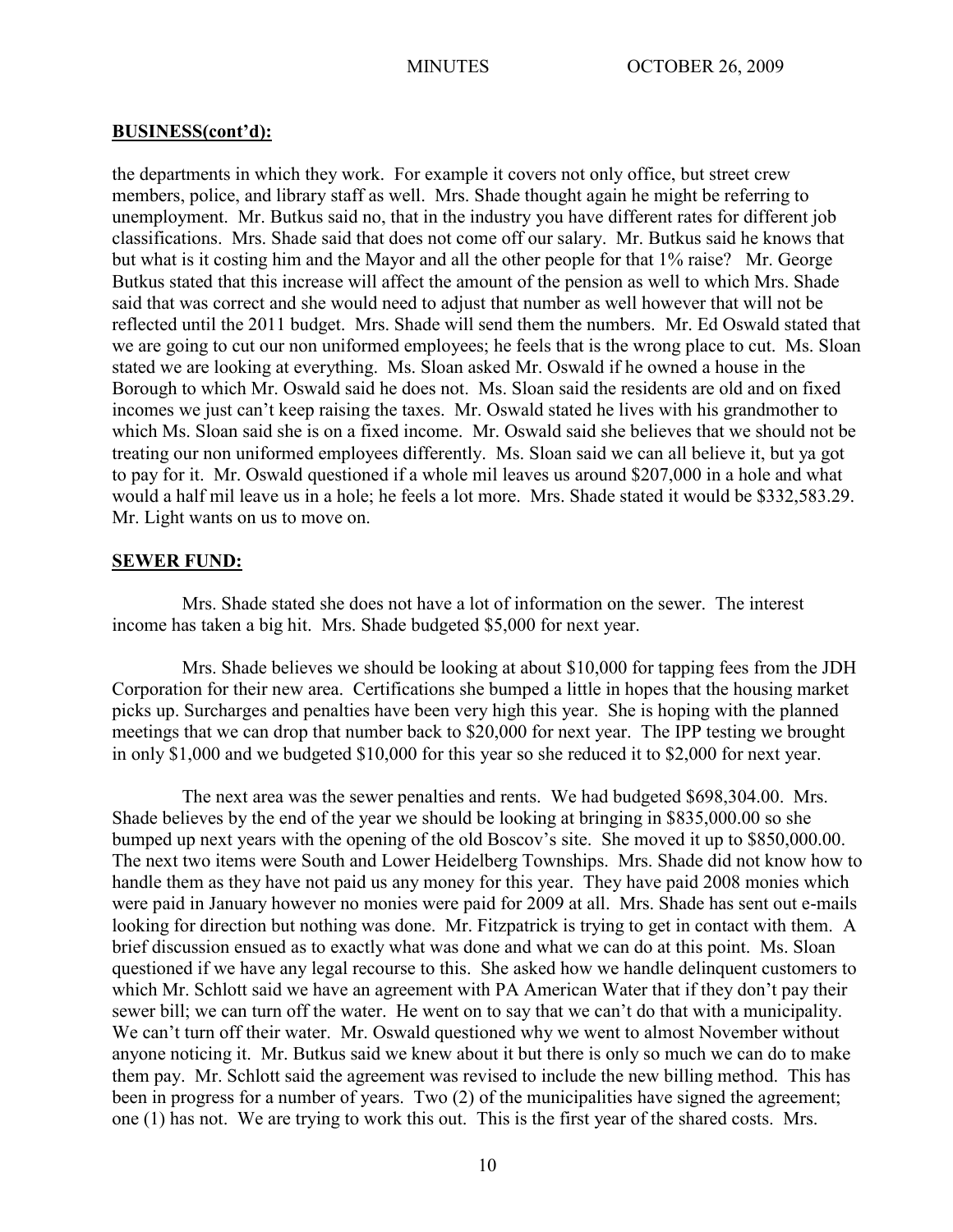## **SEWER FUND (cont'd):**

Shade said that Spring Township is paying per the agreement.

Mrs. Shade put in \$1,000 for miscellaneous income. Miller Environmental is paying us \$100 a month for screening and hauling.

The next was the \$1,540,000 which is what we are going to borrow first from National Penn and then submit to PENNVEST for payment. When we receive the money from PENNVEST we will then reimburse National Penn Bank.

The total budgeted income is \$2,518,700.00 for 2010.

The next items were the expenses. The first item was the administration salaries which reflect half of Ms. White, and Mrs. Bohn, and one quarter of Mrs. Shade's salary. The rest of the numbers are staying the same. Postage has gone up due to the fact that we are now billing on a month basis as opposed to quarterly. We budgeted \$100,000 in 2009 for engineering; we will be spending \$72,000; so for 2010 she put in \$75,000.00. Legal is the same; she dropped that down to \$20,000 for next year. The bottom line for sewer administration is \$167,600.00.

This is where she stopped as she did not have much information about the collection system and the plant. Mr. Schlott said the sewer committee has met and discussed some of these items and they are working with Miller to come up with some good hard numbers. With the upgrade there will be some additional costs on Miller's part. There is a phosphorous limit placed on the plant and the removal of the phosphorous is a chemical. This means there will be more chemical costs for next year as well. This will have an impact on the Miller contract for next year as well. Mr. Schlott said they are trying to get a handle on this. It will be Miller's responsibility to figure out what chemicals will work best. Mr. Light questioned if they will have the full budget prepared for the November budget meeting. Mr. Butkus said unfortunately they will not have some of the numbers back from Miller at that time. We will have a more refined draft. They are hoping to start bench testing for those chemicals over the next month or so. The chemical cost will be a shared cost based on the percentage of flow. Mr. Light said so you will have a complete budget for next time to which Mr. Butkus said we will have their best estimates possible on what they know. Mr. Light feels we should set up a date for the next budget meeting at the November Council meeting.

Ms. Sloan questioned the amount for salaries. She said the amount is half/half/quarter to which Mrs. Shade said that was correct. Ms. Sloan said she is not coming up with that figure. She is coming up a \$1,000.00 less. Mr. Butkus said that at the end of each year there is a maintenance cost that must be calculated, he wanted to remind Council. They are trying to get some numbers for other maintenance issues. Mrs. Shade stated she has Ms. Sloan's answer the number comes to \$46, 452.79, and she just rounded up to \$46,500.00. Ms. Sloan questioned how she herself got \$45,753.00. Mrs. Shade stated she did not know and said it was \$16,702.40 for Ms. White, \$15,412.80 for Mrs. Bohn, and \$14,337.59 for Mrs. Shade which totals \$46,452.79. Ms. Sloan said she took her word for it.